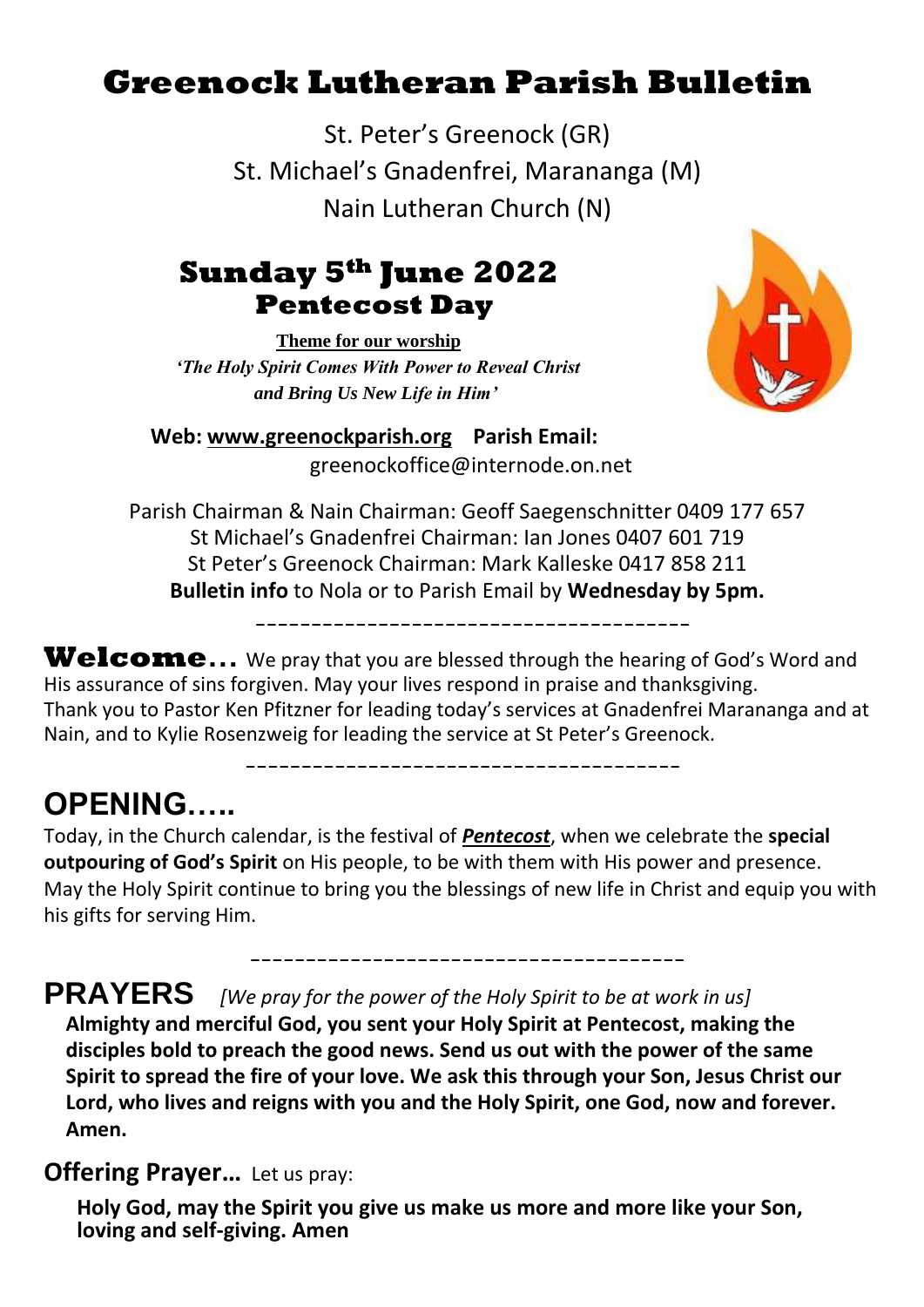# **PARISH PRAYERS – THIS WEEK …**

Pastor Ken & Joan Pfitzner, Kylie Rosenzweig & family (LR – Greenock) Dianne Auricht, (M); Chelsea Mickan (GR); Milton Materne (N) Those who are experiencing health challenges, seeking strength and peace.

### **TODAY'S PSALM** 104: 24-34, 35b

How many are your works, Lord!

 **In wisdom you made them all; the earth is full of your creatures.**

There is the sea, vast and spacious,

 **teeming with creatures beyond number—living things both large and small.**

There the ships go to and fro,

 **and Leviathan, which you formed to frolic there.**

All creatures look to you

 **to give them their food at the proper time.**

When you give it to them,

 **they gather it up;**

when you open your hand,

 **they are satisfied with good things.**

When you hide your face,

 **they are terrified;**

when you take away their breath,

 **they die and return to the dust.**

When you send your Spirit,

 **they are created, and you renew the face of the ground.**

May the glory of the Lord endure forever;

 **may the Lord rejoice in his works—**

he who looks at the earth, and it trembles,

 **who touches the mountains, and they smoke.**

I will sing to the Lord all my life;

 **I will sing praise to my God as long as I live.**

May my meditation be pleasing to him,

 **as I rejoice in the Lord.**

**Glory to the Father and the Son and the Holy Spirit, as it was in the beginning, is now, and will be forevermore. Amen.**

### **Bible Readings:**

**Sunday 5 th June – Pentecost (Red) –** Psalm 104: 24-34, 35b 1<sup>st</sup> Reading: Acts 2:1-21 The coming of the Holy Spirit 2<sup>nd</sup> Reading: Romans 8: 14-17 The Spirit makes us God's children The Holy Gospel: John 14: 8-17 (25-27) Jesus promises the Holy Spirit

Pastor Pfitzner Sermon John 14: 26,27

*The Holy Spirit help us to remember and enjoy All God's blessings in Christ*

### **NOTES ON THE READINGS…**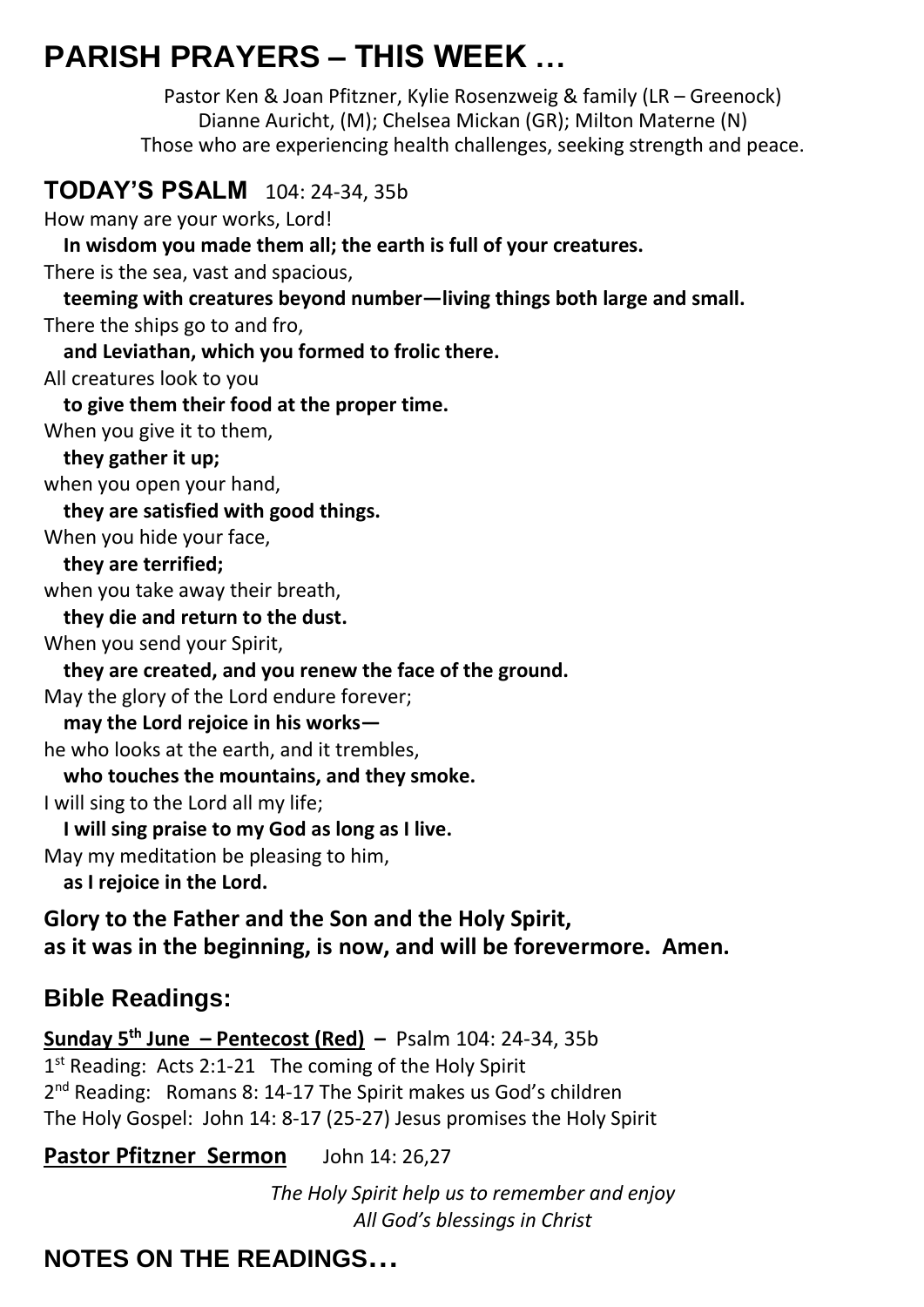**ACTS 2:1-21:** This is the 'baptism with the Holy Spirit' predicted by John the Baptist concerning Jesus, and referred to by Jesus after his resurrection (Acts 1:5). It marks the culmination of his earthly ministry and the beginning of his continuing ministry by the Holy Spirit through his church into all the world. The miracle of tongues lay not only in the rational and powerful use by the disciples of languages never learnt, but also in the hearing of Jewish people from all around the Mediterranean world. Tongues of fire and the sound of rushing wind both figure in Old Testament imagery when the presence of God was involved. Peter's reversal from his former fearful denial to brave confession of Christ, occasioned by the Spirit, proclaimed the long-planned purpose accomplished now in this sign. This prophesying and proclamation in tongues was mentioned by the prophet Joel among the cataclysmic signs of the end, thus demonstrating that this era has now been entered. Most importantly in all of this, 'Whoever calls on the name of the Lord will be saved'.

**ROMANS 8:14-17:** This section emphasises the very centre of God's gracious entry into human lives. Sin is the barrier which has shut us off from God. That state becomes a harsh slavery. Sin is a hard taskmaster. Fear results from this slavery, whether now or in the hereafter. It is the Spirit who brings Christ's redeeming light and cleansing into the soul of a believer through the life-giving word of promise. This release into a loving and confident relationship with the Father is natural when one has been made a son or daughter and an official heir of God himself.

**JOHN 14:8-17,25-27:** Philip's request to Jesus to show him and the other disciples the Father was met by a lengthy explanation. They should have realised that seeing Jesus and seeing the Father were one and the same thing, insofar as he was the perfect image of the Father. He and the Father were one. That was surely demonstrated adequately by Jesus' whole ministry of teaching and miraculous signs. In his going to the Father was assurance that he would actuate the Father to send the Spirit of truth who would live in them. The Spirit would continue to lead, teach and remind them of Jesus' teachings. Pentecost Day brought fulfilment of this promise.

#### **SERVICES:** Please refer to Bulletin for services – sometimes The Leader makes wrong **entries from info given to it on Friday before Wednesday issue**

# **Sunday 12<sup>th</sup> June** Holy Trinity (White) **Nain 9.00am HC** with Pastor Graham Jenke **Gnadenfrei 9.00am LR** with Grant & Cathy Wills **St Peter's Greenock 10.30am HC** with Pastor Graham Jenke

**Sunday 12th June – Holy Trinity (White) –** Psalm 8 1<sup>st</sup> Reading: Proverbs 8:1-4, 22-31 Wisdom's role in creation 2<sup>nd</sup> Reading: Romans 5: 1-5 The Christian experience of Trinity The Holy Gospel: John 16: 12-15 The Spirit of God will bear witness to Jesus

#### **St Peter's Greenock: Sunday 12th June**

**Flowers** – Judy Mosey **Cleaning** – Janet Nitschke & Lyn Schmidt **Welcoming / Attendance / Morning Tea** – Nick & Lisa Werner **Sound** – Ashley Klose **Readings** – Michelle Mickan **PowerPoint** – Kylie Rosenzweig **Kids' Chat** – Ali Barkley **Music** – John & Ali Barkley **Stewards** – Mark & Noelene Kalleske

**St Michael's Gnadenfrei Marananga: Sunday 12th June** (please advise Nola of any changes) **Cleaning** – (check) **Flowers** Jenny Neldner **Readings –** Grant & Cathy Wills **Morning Tea –** Helen C. & Annette T. **Welcome / Attendance for June** – Bevan & Margaret R.